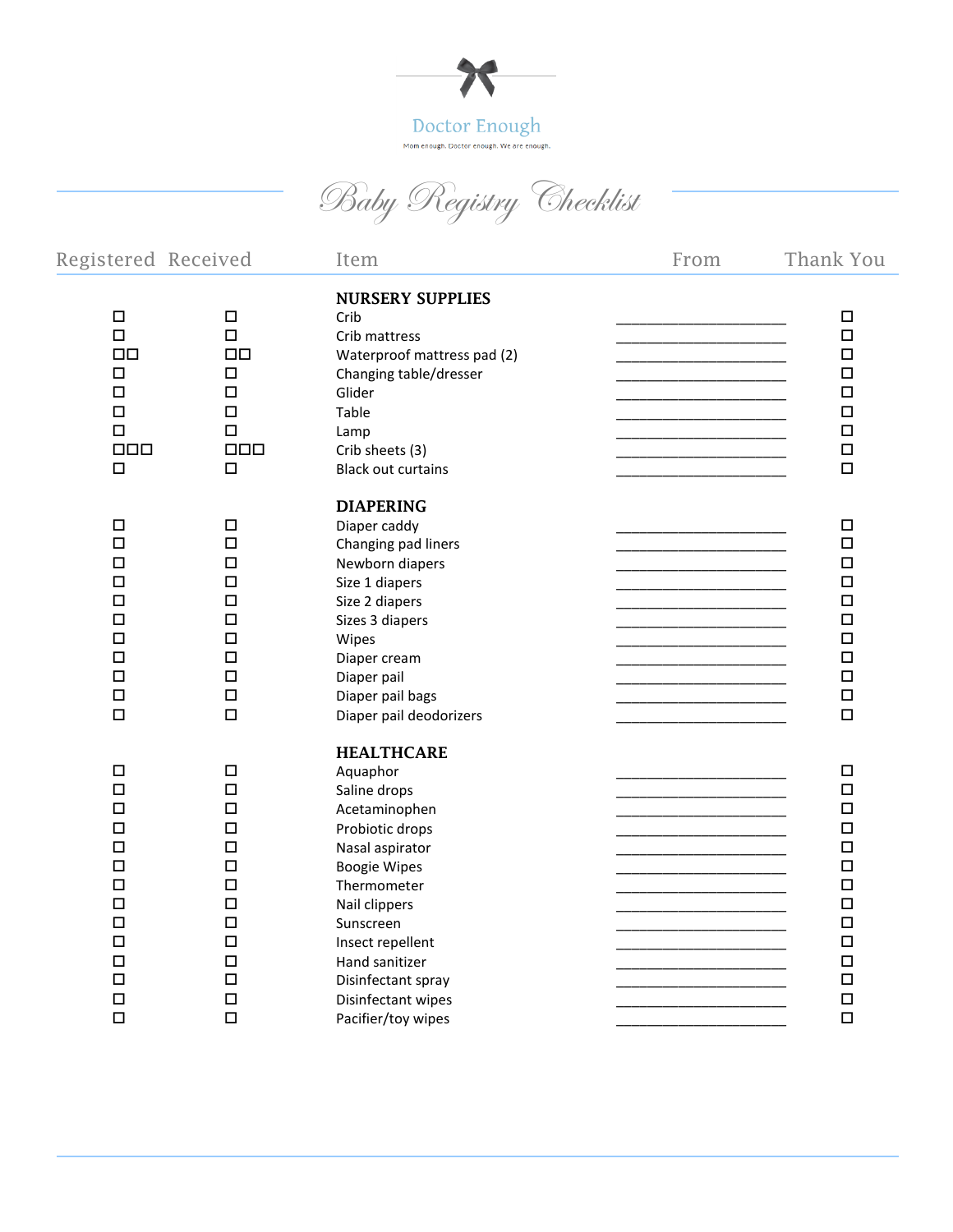

Baby Registry Checklist

| Registered Received                                                                                                                                                       |                                                                                                                                                                  | Item                                                                                                                                                                                                                                                                                   | From | Thank You                                                                                                                                                    |
|---------------------------------------------------------------------------------------------------------------------------------------------------------------------------|------------------------------------------------------------------------------------------------------------------------------------------------------------------|----------------------------------------------------------------------------------------------------------------------------------------------------------------------------------------------------------------------------------------------------------------------------------------|------|--------------------------------------------------------------------------------------------------------------------------------------------------------------|
| 000000<br>$\Box \Box \Box$<br>$\Box$<br>$\Box$<br>$\Box$<br>$\Box$<br>$\Box$<br>00000<br>$\Box$ Box<br>$\Box$<br>$\Box$<br>$\Box$<br>$\Box$<br>$\Box$<br>$\Box$<br>000000 | 000000<br>$\Box$<br>$\Box$<br>$\Box$<br>$\Box$<br>$\Box$<br>$\Box$<br>$\Box$<br>$\Box$ Box<br>$\Box$<br>$\Box$<br>$\Box$<br>$\Box$<br>$\Box$<br>$\Box$<br>000000 | <b>CLOTHING</b><br>Burp cloths (6-12)<br>Swaddles (3+)<br>Newborn clothes<br>0-3 Month clothes<br>3-6 Month clothes<br>6-9 Month clothes<br>9-12 Month clothes<br>Socks $(5+)$<br>Sock-Ons (2)<br>Pajamas<br>Bows/Hats<br>Shoes<br>Sunglasses<br>Sun Hat<br>Swimsuit<br>Drool bibs (6) |      | $\Box$<br>$\Box$<br>$\Box$<br>$\Box$<br>$\Box$<br>$\Box$<br>$\Box$<br>$\Box$<br>$\Box$<br>$\Box$<br>$\Box$<br>$\Box$<br>$\Box$<br>$\Box$<br>$\Box$<br>$\Box$ |
| 000000<br>$\Box \Box \Box$<br>$\Box$<br>$\Box$<br>$\Box$<br>$\Box$<br>$\Box$<br>$\Box$<br>$\Box$<br>$\Box$                                                                | 000000<br>$\Box \Box \Box$<br>$\Box$<br>$\Box$<br>$\Box$<br>$\Box$<br>$\Box$<br>$\Box$<br>$\Box$<br>$\Box$                                                       | <b>BATH TIME</b><br>Wash cloths (6)<br>Hooded towels (3)<br>Bath toys<br><b>Blooming bath</b><br>Bath mat<br>Shampoo<br>Body Wash<br>Hair brush/comb<br>Toothbrush<br>Toothpaste                                                                                                       |      | □<br>$\Box$<br>$\Box$<br>$\Box$<br>$\Box$<br>$\Box$<br>$\Box$<br>$\Box$<br>$\Box$<br>$\Box$                                                                  |
| $\Box$<br>$\square$<br>$\Box$<br>$\Box$<br>$\Box$<br>$\Box$<br>$\Box$<br>$\Box$<br>$\Box$<br>$\Box$<br>$\Box$<br>$\Box$                                                   | $\Box$<br>$\Box\Box$<br>$\Box$<br>$\Box$<br>$\Box$<br>$\Box$<br>$\Box$<br>$\Box$<br>$\Box$<br>$\Box$<br>$\Box$<br>$\Box$                                         | ON THE GO<br>Pack N Play<br>Pack N Play Sheets (2)<br>Infant car seat<br>Infant car mirror<br>Convertible car seat<br>Car seat stroller<br>Jogging stroller<br>Umbrella stroller<br>Stroller accessories<br>Baby carrier<br>Diaper bag<br>Baby clutch                                  |      | $\Box$<br>$\Box$<br>$\Box$<br>$\Box$<br>$\Box$<br>$\Box$<br>$\Box$<br>$\Box$<br>$\Box$<br>$\Box$<br>$\Box$<br>$\Box$                                         |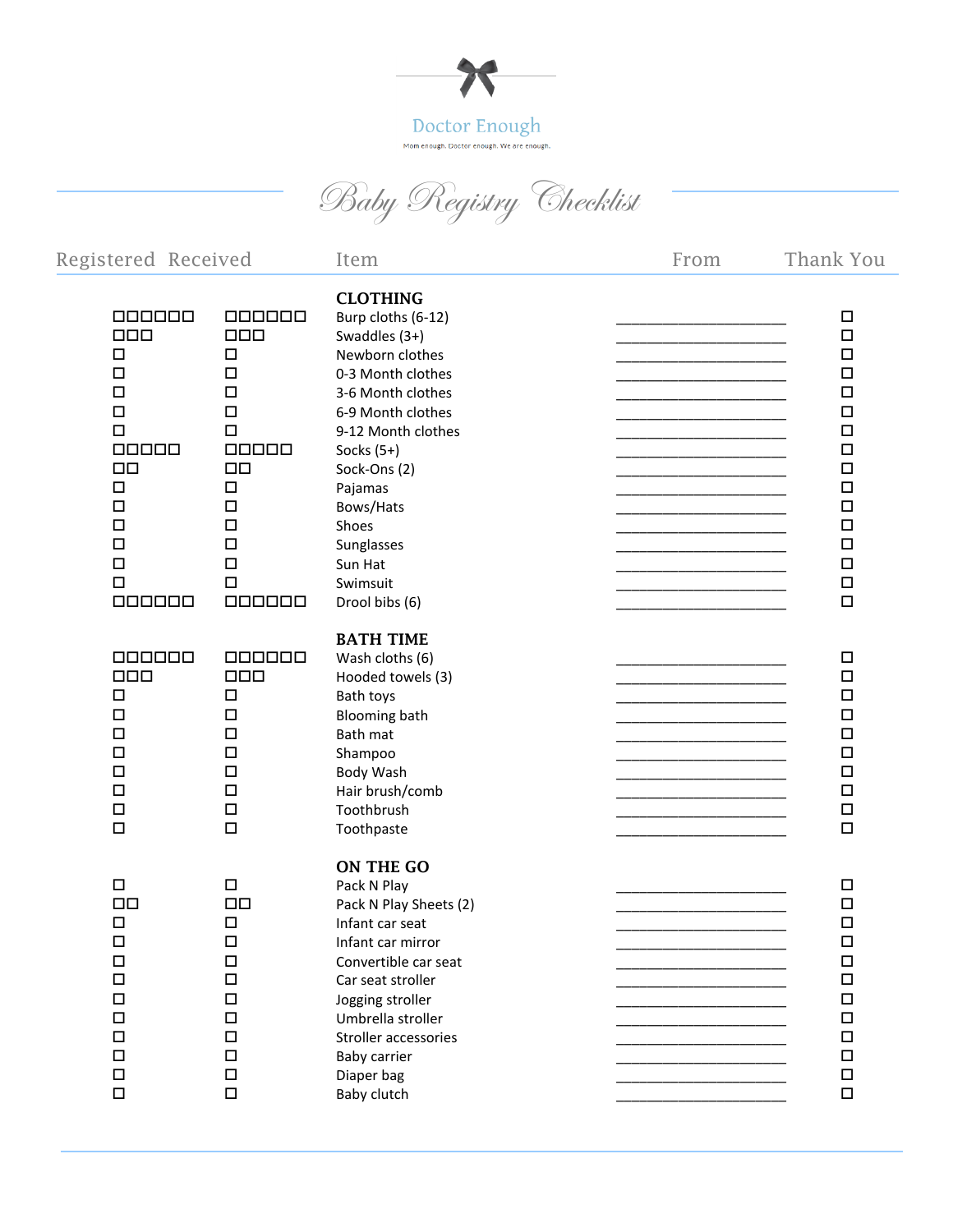

Baby Registry Checklist

| Registered Received                                                                                                                                                                                                                                  |                                                                                                                                                                                                                                          | Item                                                                                                                                                                                                                                                                                                                                                                                                                                    | From | Thank You                                                                                                                                                                                                           |
|------------------------------------------------------------------------------------------------------------------------------------------------------------------------------------------------------------------------------------------------------|------------------------------------------------------------------------------------------------------------------------------------------------------------------------------------------------------------------------------------------|-----------------------------------------------------------------------------------------------------------------------------------------------------------------------------------------------------------------------------------------------------------------------------------------------------------------------------------------------------------------------------------------------------------------------------------------|------|---------------------------------------------------------------------------------------------------------------------------------------------------------------------------------------------------------------------|
| $\Box$<br>$\Box$<br>$\Box$<br>000000<br>000000<br>000000<br>000000<br>000000<br>$\Box$<br>000000<br>000000<br>$\Box$<br>$\Box$ Box<br>$\Box$<br>$\Box$<br>$\Box$ $\Box$ $\Box$<br>$\Box$<br>000000<br>$\Box \Box \Box$<br>$\Box$<br>$\Box$<br>$\Box$ | $\Box$<br>$\Box$<br>$\Box$<br>000000<br>000000<br>000000<br>000000<br>000000<br>000000<br>$\Box$<br>000000<br>$\Box$<br>$\Box\Box$<br>$\Box$<br>$\Box$<br>0000<br>$\Box$<br>000000<br>$\Box$ $\Box$ $\Box$<br>$\Box$<br>$\Box$<br>$\Box$ | <b>MEAL TIME</b><br>High chair<br>High chair cover<br>Portable high chair<br>Bottles 2 oz (12)<br>Bottles 4 oz (12)<br>Bottles 8 oz (12)<br>Nipples 0 (12)<br>Nipples 1 (12)<br>Nipples 2 (12)<br>Nipples 3 (12)<br>Nipples 4 (12)<br>Drying lawn<br>Drying stems (2)<br>Bottle sterilizer<br>Bottle brush<br>Sippy cups (2-4)<br>Bowls (6)<br>Spoons (6)<br>Food bibs (3)<br>Organization for pantry<br>Food pacifier<br>Formula maker |      | □<br>$\Box$<br>$\Box$<br>$\Box$<br>$\Box$<br>$\Box$<br>$\Box$<br>$\Box$<br>$\Box$<br>$\Box$<br>$\Box$<br>$\Box$<br>$\Box$<br>$\Box$<br>$\Box$<br>$\Box$<br>$\Box$<br>$\Box$<br>$\Box$<br>$\Box$<br>$\Box$<br>$\Box$ |
| $\Box$<br>$\Box$<br>$\Box$<br>$\Box$<br>$\Box$<br>$\Box$<br>$\Box$<br>$\Box$<br>$\Box$<br>$\Box$<br>$\Box$<br>$\Box$<br>$\Box$<br>$\Box$<br>$\Box$<br>$\Box$<br>$\Box$<br>$\Box$<br>$\Box$<br>0000                                                   | $\Box$<br>$\Box$<br>$\Box$<br>$\Box$<br>$\Box$<br>$\Box$<br>$\Box$<br>$\Box$<br>$\Box$<br>$\Box$<br>$\Box$<br>$\Box$<br>$\Box$<br>$\Box$<br>$\Box$<br>$\Box$<br>$\Box$<br>$\Box$<br>$\Box$<br>0000                                       | <b>PLAY TIME</b><br>Lovey<br>Swing<br>Bouncer<br>Walker<br>Rock N Play<br><b>Head and Neck Support</b><br>Bassinet/Sleeper<br>Pacifier<br>Play mat<br>Play gym<br>Teething ring<br>Stackable toy<br>Shaking toy<br>Spinning toy<br>Musical toy<br>O-ball<br>Stuffed animal<br>Floor seat<br>Infant headphones<br><b>Books</b>                                                                                                           |      | $\Box$<br>$\Box$<br>$\Box$<br>$\Box$<br>$\Box$<br>$\Box$<br>$\Box$<br>$\Box$<br>$\Box$<br>$\Box$<br>$\Box$<br>$\Box$<br>$\Box$<br>$\Box$<br>$\Box$<br>$\Box$<br>$\Box$<br>$\Box$<br>$\Box$<br>$\Box$                |